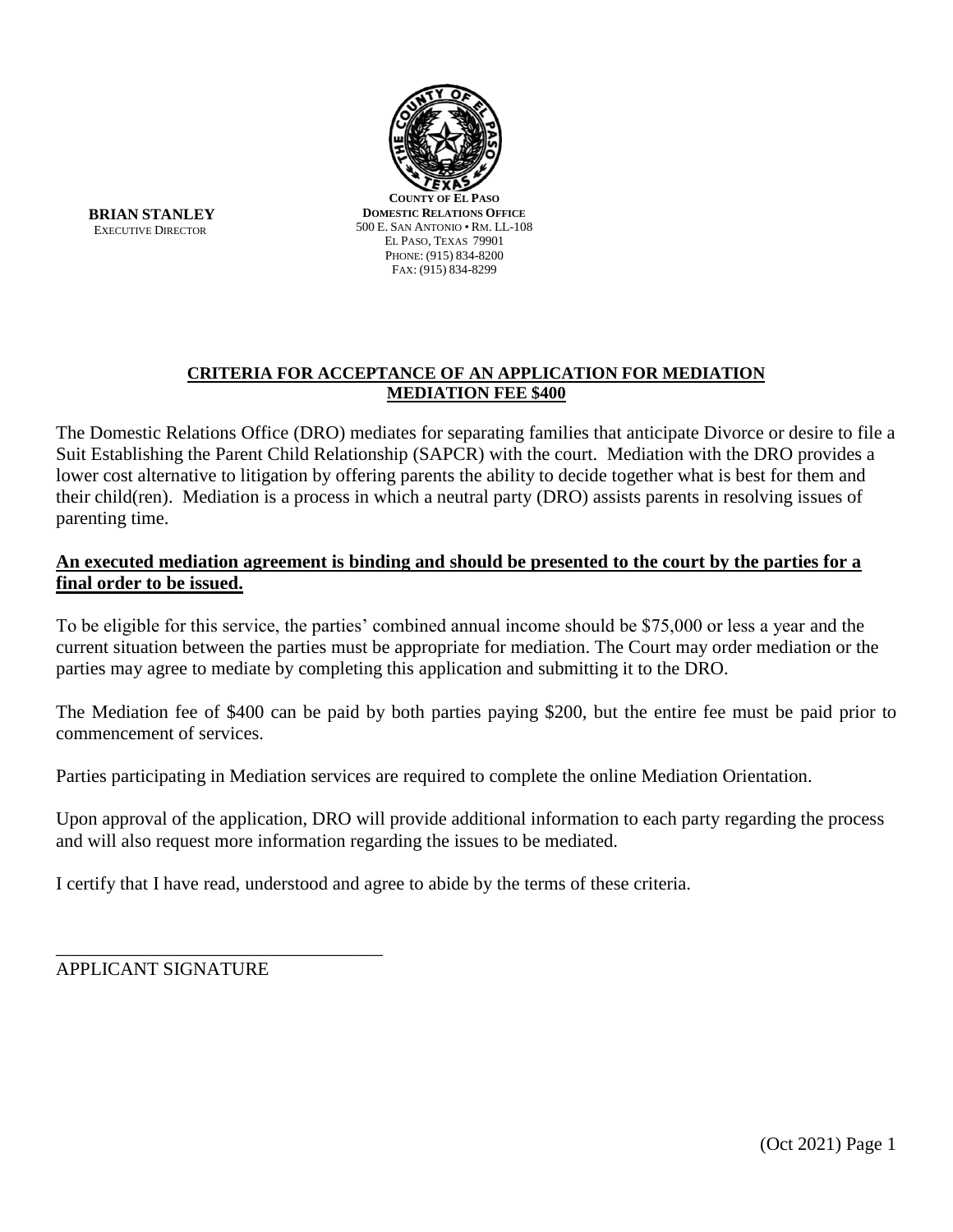### **EL PASO COUNTY DOMESTIC RELATIONS OFFICE 500 E. SAN ANTONIO STREET, ROOM LL108 EL PASO, TEXAS 79901 (915)834-8200 HOURS: 8:00AM – 4:30 PM**

### **FOR INTERNAL USE ONLY**

| Receipt No.:                          |
|---------------------------------------|
| Amount Paid:                          |
| Date Paid:                            |
| Submitted by: Mail / Walk-in / E-mail |
| Received by _______                   |
| Date Received:                        |

### **APPLICATION FOR MEDIATION**

# **APPLICATION FEE \$400.00**

Date:

## **\*\*\*MEDIATION DATE TO BE ASSIGNED BY DRO INTAKE OFFICE\*\*\***

This is the screening information necessary before a mediation date can be given. Please complete and return this application via fax to 915-834-8299 or e-mail to [domesticrelations@epcounty.com.](mailto:domesticrelations@epcounty.com) Please call for dates of availability after this information has been sent.

### PARTIES

### **MOTHER (PETITIONER OR RESPONDENT): FATHER (PETITIONER OR RESPONDENT):**

| Name:                                                         |                                          |
|---------------------------------------------------------------|------------------------------------------|
|                                                               |                                          |
|                                                               |                                          |
|                                                               |                                          |
| DOB: SSN:                                                     |                                          |
| Occupation: Gross Inc/yr                                      | Occupation: Gross Inc/yr                 |
|                                                               |                                          |
| Phone No.; Fax: Fax:                                          |                                          |
|                                                               |                                          |
|                                                               |                                          |
| <b>OTHER:</b>                                                 | <b>AD LITEM:</b>                         |
|                                                               |                                          |
|                                                               |                                          |
|                                                               | <b>CHILD(REN)'s Full Name:</b>           |
|                                                               |                                          |
|                                                               |                                          |
| DOB: SSN:                                                     |                                          |
| Occupation: Gross Inc/yr                                      |                                          |
| Attorney: Phone No.;                                          |                                          |
|                                                               |                                          |
| Is the Office of Attorney General involved in this case ? Yes | N <sub>0</sub>                           |
| <b>CASE TYPE:</b><br><b>DIVORCE</b><br><b>SAPCR</b>           | <b>MODIFICATION</b><br><b>OTHER</b>      |
| <b>DATE OF MARRIAGE:</b>                                      | DATE OF SEPARATION: ____________________ |
| <b>TEMPORARY ORDERS:</b><br>Yes<br>$\mathbf{N}\mathbf{0}$     | DATE OF TEMPORARY ORDERS: __________     |

(Oct 2021) Page 2